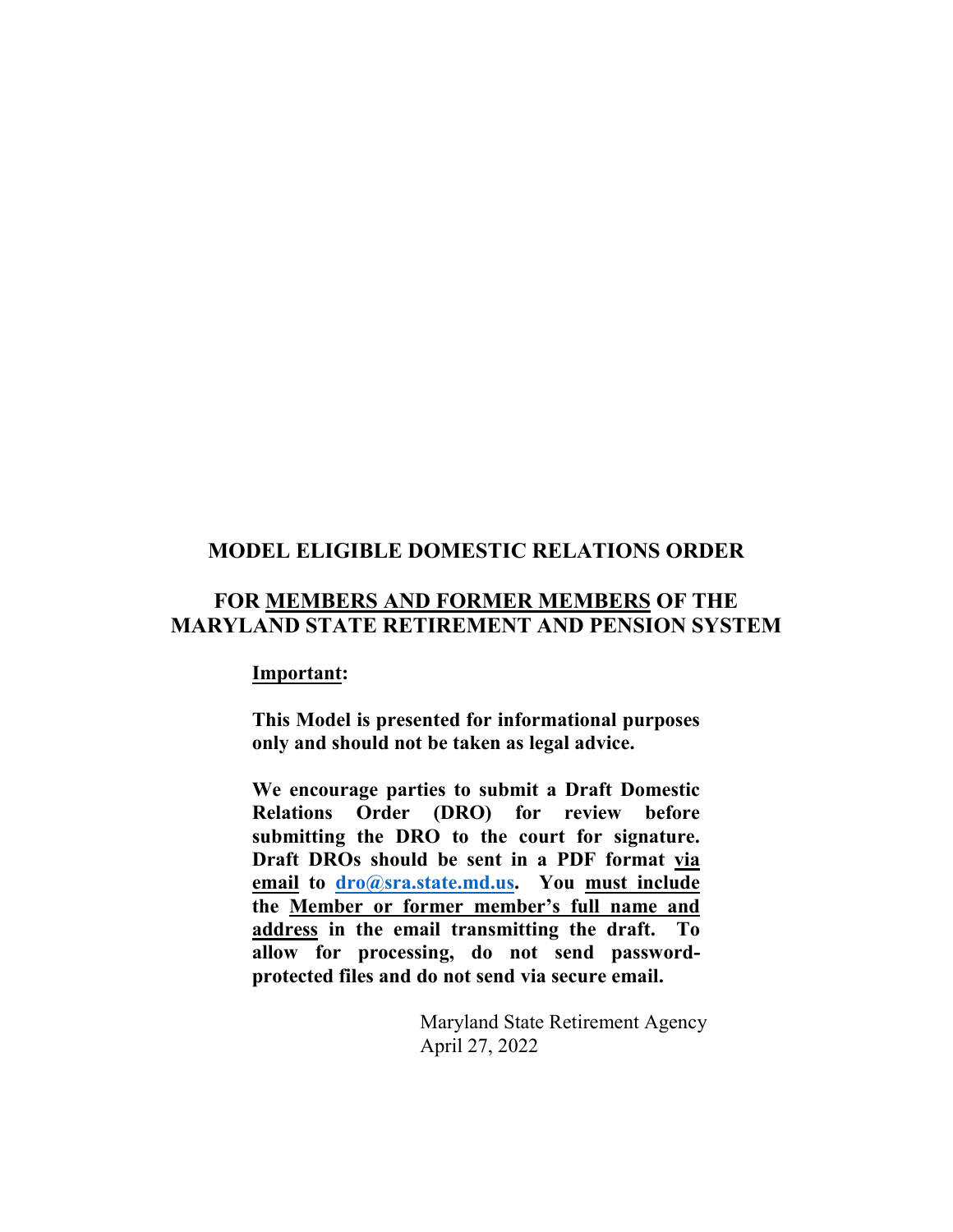#### **Introduction**

 This Model Eligible Domestic Relations Order ("Model") contains model language for attorneys who are involved in the preparation of a Domestic Relations Order ("DRO") that addresses the plan benefits of a member or former member of the Maryland State Retirement and Pension System ("MSRPS").

Regulations promulgated by the Board of Trustees for the MSRPS provide that the MSRPS will administer a DRO submitted by the parties only if it constitutes an "Eligible Domestic Relations Order" that satisfies all of the requirements set forth in the Code of Maryland Regulations ("COMAR") 22.01.03.03. The purpose of this Model is to assist parties and their attorneys in a divorce in preparing a DRO that will be eligible for processing by the Agency. **The Model and this introduction are presented for informational purposes only and should not be taken as legal advice or relied upon for that purpose.** The Maryland State Retirement Agency ("Agency") does not advise participants, former spouses ("alternate payee"), or attorneys about how to draft a DRO that best suits the wishes and intentions of the parties. This is the task of the parties and attorneys involved. Participants and spouses are strongly urged to seek the advice of their own attorney or attorneys regarding the matters discussed in this Model.

The requirements that must be satisfied for the Agency to honor a DRO are set out in Division II of the State Personnel and Pensions Article ("SPP"), Md. Code Ann., and in COMAR 22.01.03. This Model is based upon the Agency's current understanding of the law and is not intended to be a substitute for Maryland law or the rules and regulations governing the MSRPS, which are subject to change.

We encourage parties to submit a draft Domestic Relations Order (DRO) for review before submitting the order to the court for signature. Draft DROs should be sent in a PDF format via email to **[dro@sra.state.md.us](mailto:dro@sra.state.md.us)**. You must include the member or former member's full name and address in the email transmitting the draft. To allow for processing, do not send password-protected files and do not send via secure email.

The Agency reviews draft DROs as a service to the parties but does not grant "pre-approvals." All Final Orders will be reviewed again for compliance with the Agency's regulations upon submission. A true-test copy of the Final Order must be submitted to the Agency for processing. The Board of Trustees' regulations require the alternate payee (former spouse) to promptly submit a certified or true-test copy of a DRO and any modifications or amendments to the DRO to the Agency.

The following points should be considered:

1. **Exemption from ERISA's requirements regarding Qualified Domestic Relations Orders.** As a government-sponsored plan, the MSRPS is exempt from the requirements regarding Qualified Domestic Relations Orders contained in Title I of the Employee Retirement Income Security Act of 1974 ("ERISA"). A DRO that makes general reference to ERISA or is labeled as a Qualified Domestic Relations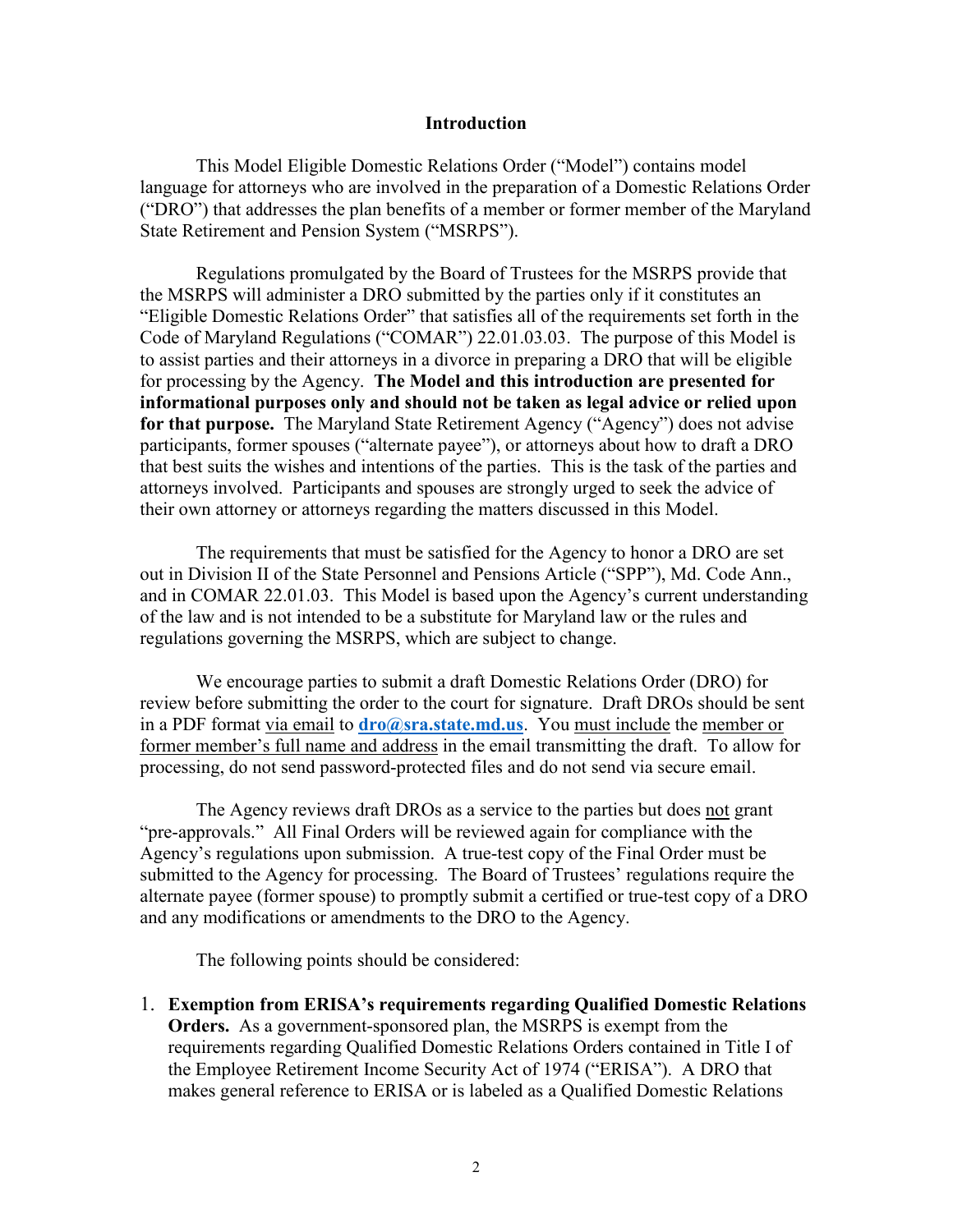Order or "QDRO" will not be accepted. COMAR 22.01.03.03B(13). Unlike ERISA plans, in the absence of an appropriate court order, a participant may take any action with regard to his or her benefits without any notice or consent. Additionally, an alternate payee's rights are entirely derivative of the participant's rights. To that end, an alternate payee may not elect beneficiaries or choose retirement options.

- 2. **MSRPS and State System.** The MSRPS administers death, disability and retirement benefits on behalf of more than 400,000 participants in accordance with Division II of the State Personnel and Pensions Article of the Annotated Code of Maryland. The MSRPS consists of a number of individual State systems: Correctional Officers' Retirement System, Employees' Pension System, Employees' Retirement System, Judges' Retirement System, Legislative Pension Plan, Local Fire and Police System, Law Enforcement Officers' Pension System, State Police Retirement System, Teachers' Pension System, and Teachers' Retirement System. A DRO must specifically identify the name of the individual State system to which it applies. COMAR 22.01.03.03B(1)(a).
- 3. **Plan Benefit.** A DRO must clearly address the types of plan benefits that are to be divided by the court. The regulations and this Model address the common types of plan benefits and are designed to give the most commonly used meanings to words most often encountered in DROs. However, with numerous individual State systems administered by the Agency, the regulations and this Model cannot address each type of benefit that may be available to a participant in a particular State system. Before drafting, attorneys are advised to consult a benefits handbook or contact a benefits specialist at the Agency to acquaint themselves with the various benefits that are available under the participant's State system. Benefits specialists are available by telephone at (410) 625-5555, or (800) 492-5909. Benefits information, including the benefits handbook for several of the systems, is also available on the MSRPS website, www.sra.maryland.gov. A few points should be considered:
	- a. *Allowance.* Unless otherwise specified, the term "allowance" is defined by regulation to include the following: service retirement allowance, disability retirement allowance, vested allowance, and cost of living adjustments. Additionally, except when the statute requires payment exclusively to a surviving spouse, minor child, or dependent parent, the term allowance includes a lump sum payment of the amount accrued in the Deferred Retirement Option Program on termination of participation.
	- b. *Marital Share Formula.*Under the Board of Trustees' regulations, the Alternate Payee's share of a plan benefit may be expressed as a fixed dollar amount, a fixed percentage, or a formula that clearly divides a plan benefit. The regulations provide criteria for the acceptance of a formula to divide a plan benefit. The Alternate Payee's share may not exceed the amount of the Participant's plan benefit nor can an Alternate Payee be assigned service credit that exceeds the amount of service credit earned by the Participant.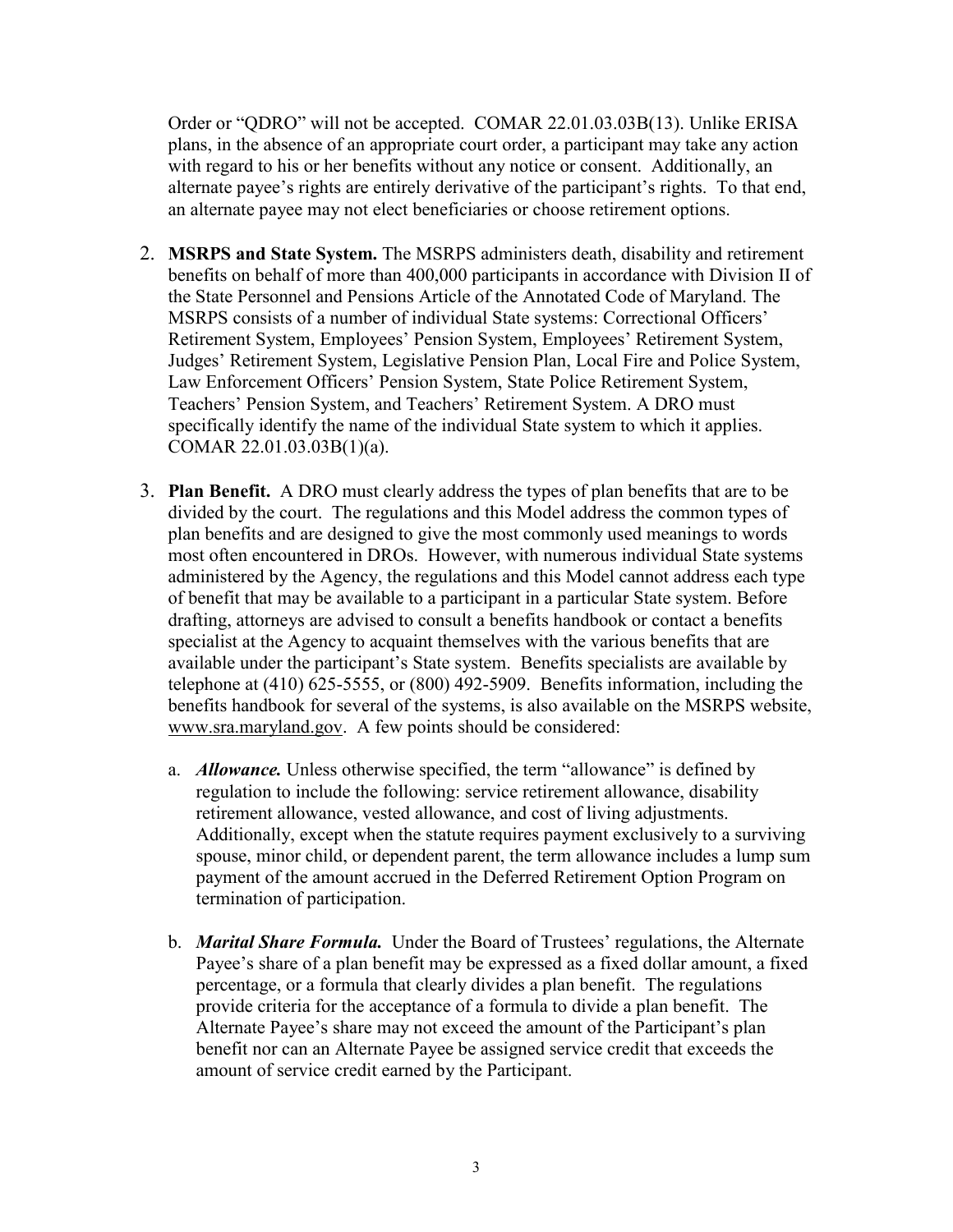Typically, parties use the following formula to divide the plan benefits earned during a marriage:

| Total months of service credit<br>received by the participant<br>during the marriage | The "Marital             |  |
|--------------------------------------------------------------------------------------|--------------------------|--|
| Total months of<br>service credit                                                    | Share Fraction"          |  |
| Alternate Payee's share                                                              | Marital Share Fraction x |  |

This formula is described in the Model as follows:

The alternate payee's share of the participant's allowance is declared to be the "marital share fraction" multiplied by \_\_\_%. The "marital share fraction" is the following fraction: the numerator is the total number of months of service credit received by the PARTICIPANT during the parties' marriage, up until and including the date of the Judgment of Divorce, and the denominator is the total number of months of the PARTICIPANT'S service credit in the State System.

- c. *Pre-retirement death benefits.* Most systems within the MSRPS provide death benefits to the designated beneficiary of a member who dies during employment. In such instances, a DRO may require a participant to designate an alternate payee as the beneficiary or assign a portion of any death benefits to an alternate payee. However, some systems within the MSRPS, such as the State Police Retirement System, Law Enforcement Officers' Pension System, and the Judges' Retirement System, provide statutorily-prescribed pre-retirement death benefits to a participant's current surviving spouse, qualifying child(ren), or a surviving dependent parent, rather than to a designated beneficiary. In addition, a special "line of duty" pre-retirement death benefit may be payable to the surviving spouse or qualifying child(ren) of a member of certain State Systems whose death arose out of and in the course of actual performance of duty. In the event of "plandetermined" death benefit that is payable to a current surviving spouse, qualifying child(ren) or dependent parent, no portion of the death benefit may be assigned to an alternate payee under a DRO.
- d. *Post-Retirement Survivor Benefits.* At the time of retirement, some State systems permit a participant to select a reduced allowance in order to provide postretirement survivor benefits to a designated beneficiary. These are optional benefits that will flow to a designated beneficiary following the death of a retiree. Several points should be considered:
	- *Description of options.* In most systems within the MSRPS, six different types of optional post-retirement survivor benefits are available and are described in the statute at SPP §21-403.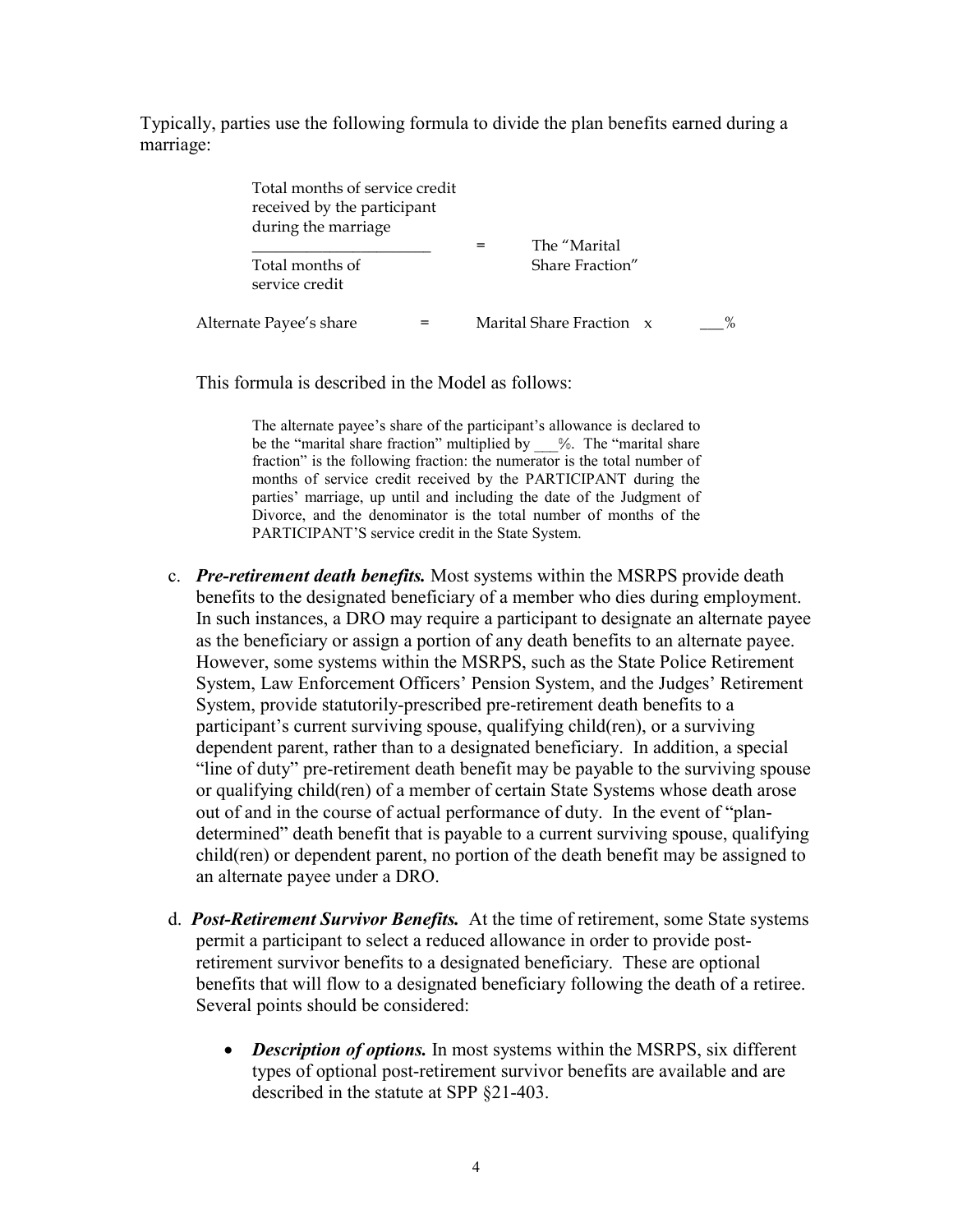- *One beneficiary*. Four of the options provide for a survivor annuity, meaning monthly payments to a designated beneficiary for life. In the case of a survivor annuity, only *one* individual may be designated as the beneficiary. SPP §21-402(b). Thus, if the parties wish for the participant to designate the alternate payee as the beneficiary of an optional survivor annuity (currently Options 2, 3, 5 and 6), the DRO must provide that the participant shall designate and maintain the alternate payee as the sole beneficiary. Please note that such an action will preclude the participant from designating a different beneficiary (such as a current spouse) at the time of retirement.
- *Spousal Survivor Benefits for State Police Retirement System, Law Enforcement Officers' Pension System, and Judges' Retirement System.* Some systems, such as the State Police Retirement System, Law Enforcement Officers' Pension System, and the Judges' Retirement System, provide post-retirement survivor benefits to participant's current surviving spouse, qualifying child(ren), or dependent parent rather than to a designated beneficiary. Because these "plan-determined" survivor benefits are payable by virtue of the surviving spouse's or qualifying child/dependent parent's status, no portion of these benefits can be assigned to an alternate payee under a DRO. However, a participant may have the option to select a retirement option and designate a beneficiary if the participant is not married at the time of retirement, and in such an instance, a DRO may require a participant to designate an alternate payee as the beneficiary or assign a portion of benefits payable to a designated beneficiary to an alternate payee.
- 4. **Out-of-State Domestic Relations Orders.** If submitting a DRO that has been issued in a state other than Maryland, two points should be considered:
	- **a.** *Cite to proper legal authority.* Please note that an out-of-state DRO must cite to the statutory scheme for dividing pension benefits in a divorce of the state where the order is executed. The proper legal authority for the out-of-state order will replace the introductory language stated in paragraph 6 of this Model, which references the Maryland Law.
	- **b.** *Filing under Uniform Enforcement of Foreign Judgments Act.* An out-of-state DRO that divides pension benefits in Maryland, must include verification that the DRO has been appropriately filed in a Circuit Court in Maryland in accordance with § 11-802 of the Uniform Enforcement of Foreign Judgments Act, Md. Code Ann., Courts and Judicial Proceedings. The Agency requires a true test copy of the DRO filed in and stamped by a Circuit Court in Maryland as such verification.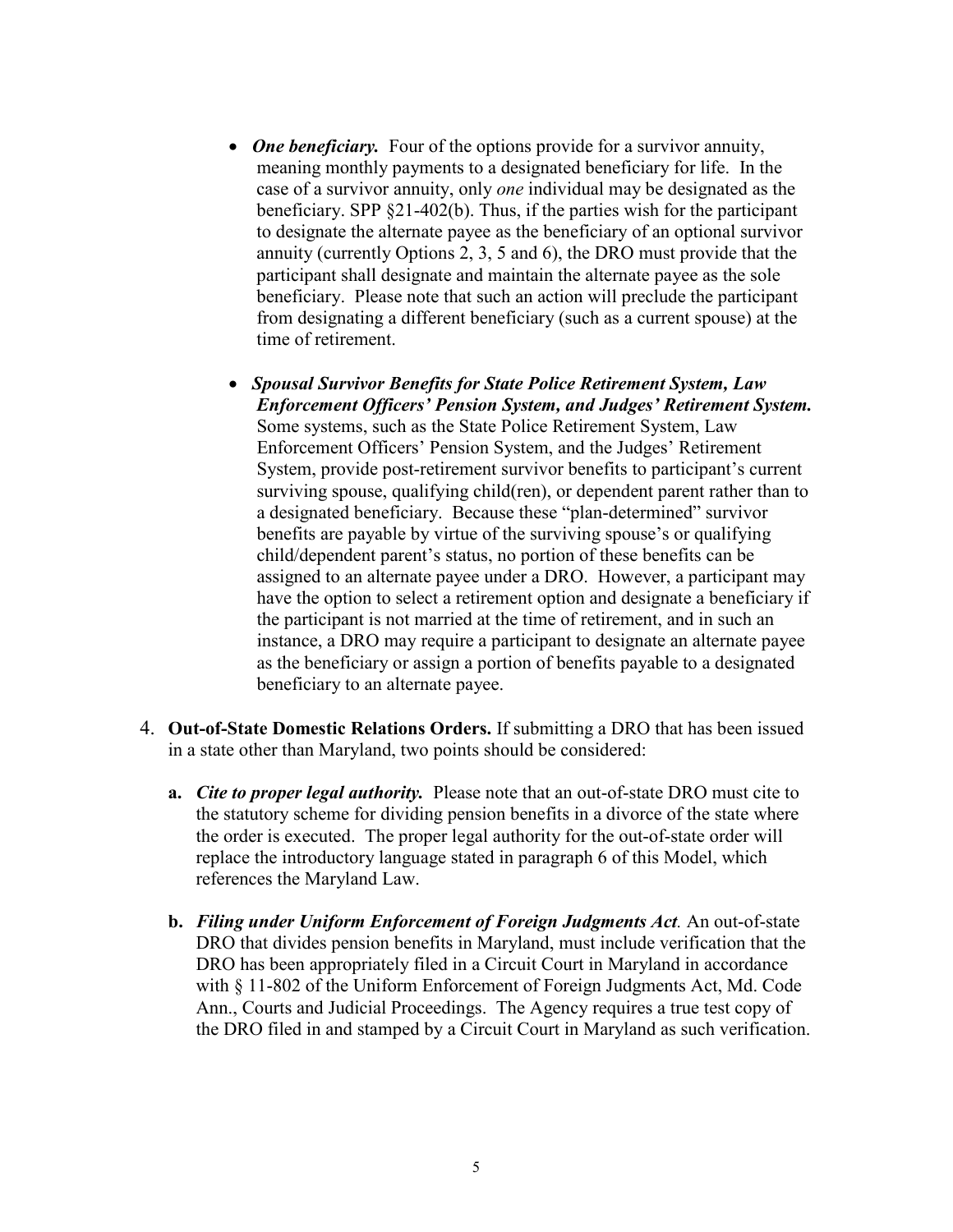#### **IMPORTANT INSTRUCTIONS FOR USING THE MODEL**

This model provides a basic format for use in preparing a DRO. Various alternatives for dividing benefits are offered. **THIS MODEL IS NOT INTENDED AS A CHECK-OFF FORM. ANY ALTERNATIVES THAT ARE NOT SELECTED MUST BE REMOVED FROM THE DRO BEFORE SUBMISSION.**

|   |        |        |           |           |        |        | $\ast$ |            | <b>IN THE</b>        |   |   |
|---|--------|--------|-----------|-----------|--------|--------|--------|------------|----------------------|---|---|
|   |        |        | Plaintiff |           |        |        | $\ast$ |            | <b>CIRCUIT COURT</b> |   |   |
|   |        | V.     |           |           |        |        | $\ast$ | <b>FOR</b> |                      |   |   |
|   |        |        |           |           |        |        | $\ast$ |            |                      |   |   |
|   |        |        |           | Defendant |        |        | $\ast$ |            | Case No.             |   |   |
| * | $\ast$ | $\ast$ | $\ast$    | $\ast$    | $\ast$ | $\ast$ | $\ast$ | $\ast$     | *                    | ∗ | ∗ |

#### ELIGIBLE DOMESTIC RELATIONS ORDER

Upon consideration of the Judgment of Absolute Divorce entered in the

above-captioned case, it is this day of , CRDERED,

1. This Order relates to the disposition of certain benefits of **name** of

PARTICIPANT] to be provided by the [name of individual retirement or pension system within the MSRPS] ("State System"), which is part of the MARYLAND STATE RETIREMENT AND PENSION SYSTEM ("MSRPS").

- 2. The parties hereto were married on [date of marriage], and this Order is entered incident to a final Judgment of Absolute Divorce entered on [date of divorce].
- 3. The PARTICIPANT is identified as follows: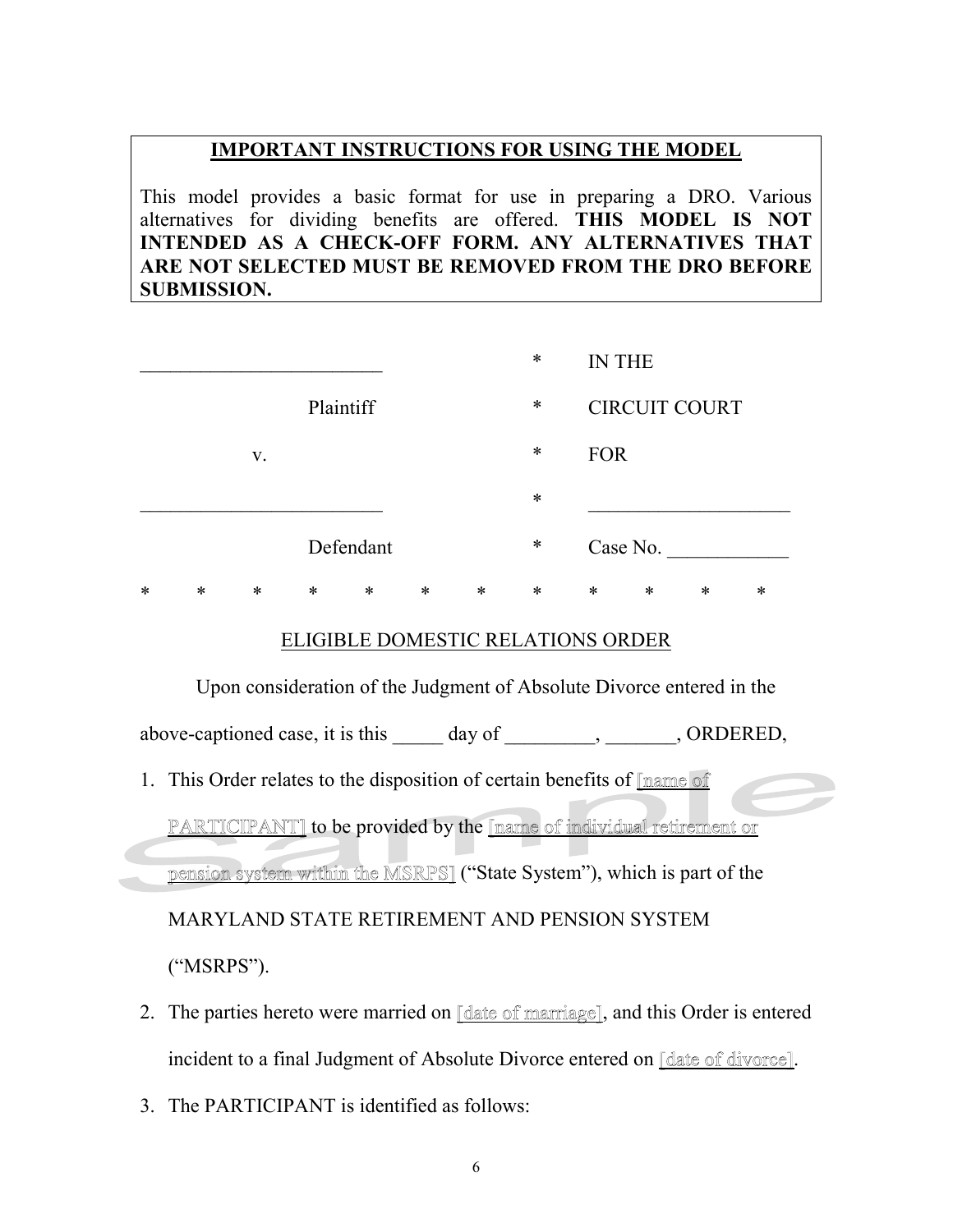| Name:          | [name of PARTICIPANT]                                 |
|----------------|-------------------------------------------------------|
| Address:       | [address]                                             |
| $D.O.B.$ /SS#: | The PARTICIPANT'S date of birth and social            |
|                | security number <u>must</u> be provided in the letter |
|                | transmitting this Order to the MSRPS.                 |

4. The ALTERNATE PAYEE is identified as follows:

| Name:          | [name of ALTERNATE PAYEE]                      |
|----------------|------------------------------------------------|
| Address:       | [address]                                      |
| $D.O.B.$ /SS#: | The ALTERNATE PAYEE'S date of birth and        |
|                | social security number must be provided in the |
|                | letter transmitting this Order to the MSRPS.   |

 $\blacksquare$ 

5. The administrator of the MSRPS is:

Maryland State Retirement Agency ("AGENCY") 120 East Baltimore Street Baltimore, Maryland 21202 Attn: Eligible Domestic Relations Orders

6. To accommodate the marital property distribution between the parties, in

accordance with Md. Code Ann. Family Law Article, §§ 8-202 and 8-205 and

COMAR 22.01.03, IT IS HEREBY ORDERED AS FOLLOWS:

# **A. Allowance.** The ALTERNATE PAYEE'S share of the PARTICIPANT'S

allowance is declared to be

# **(Choose Alternative i., ii. or iii.)**

- i. **S** dollar amount]
- ii. <u>[\_\_\_</u> percentage]

iii.  $\Box$  percentage (%)] multiplied by the "marital share fraction." The

"marital share fraction" is the following fraction: the numerator is the total number of months of service credit received by the PARTICIPANT during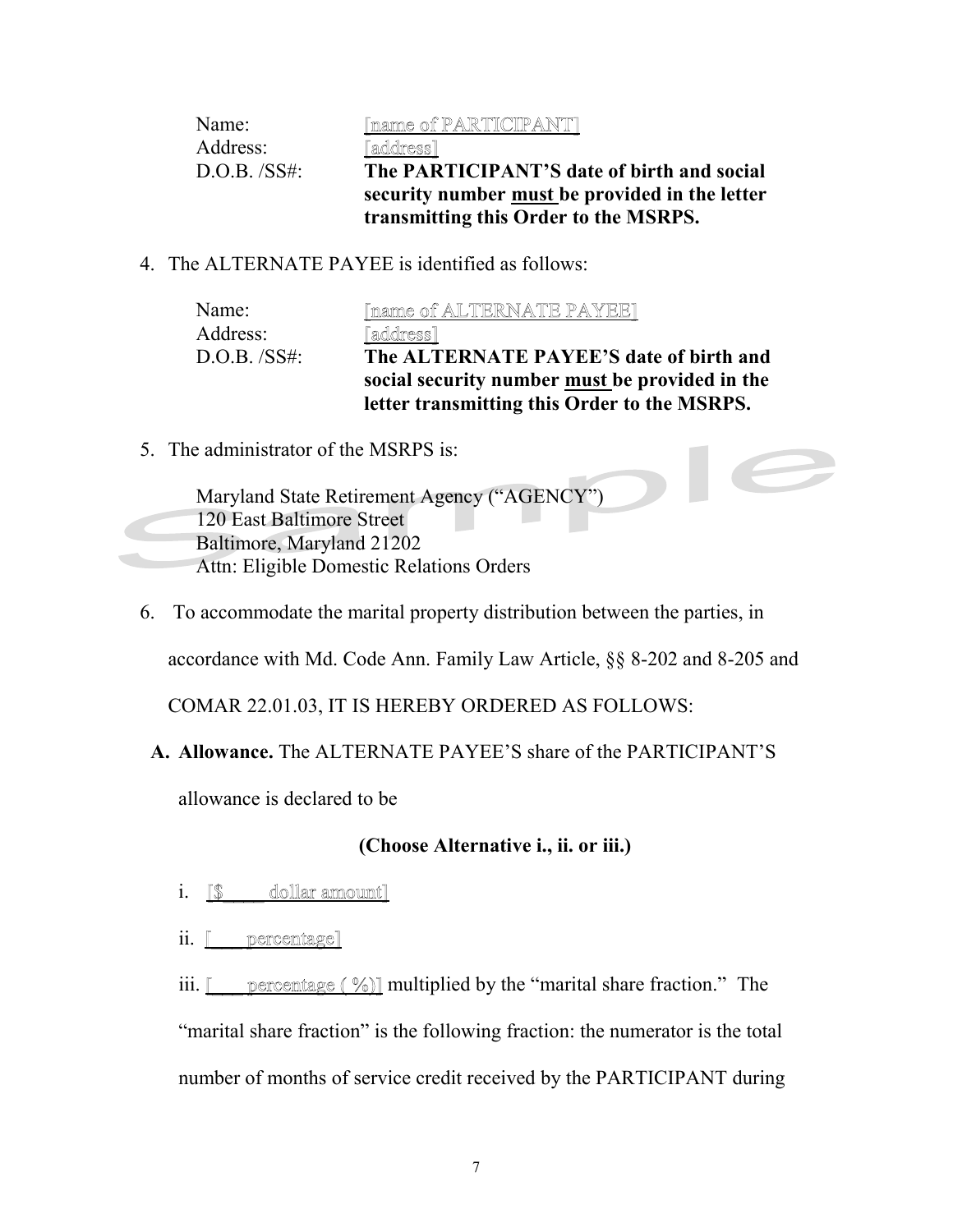the parties' marriage, up until and including the date of the Judgment of Divorce, and the denominator is the total number of months of the PARTICIPANT'S service credit in the State System.

**B. Refund of accumulated contributions** If the PARTICIPANT elects to receive any refund of accumulated contributions, or any other lump sum distribution of a Plan Benefit not addressed elsewhere herein, the ALTERNATE PAYEE's share is declared to be:

### **(Choose Alternative i., ii. or iii.)**

- i. [\$\_\_\_\_\_ dollar amount]
- ii. Percentage]

iii.  $\Box$  percentage  $(\%)$ ] multiplied by the "marital share fraction," as defined in paragraph 6A.

## **C. Pre-retirement death benefit.**

## **(Choose Alternative i., ii. or iii. If Alternative iii. is selected, also choose Selection (1), (2) or (3))**

- i. No share of any pre-retirement death benefit payable with respect to the PARTICIPANT is assigned to the ALTERNATE PAYEE under the terms of this Order.
- ii. If permitted by the terms of the State System, the PARTICIPANT shall designate and maintain the ALTERNATE PAYEE as the sole primary beneficiary of any pre-retirement death benefit that is payable from the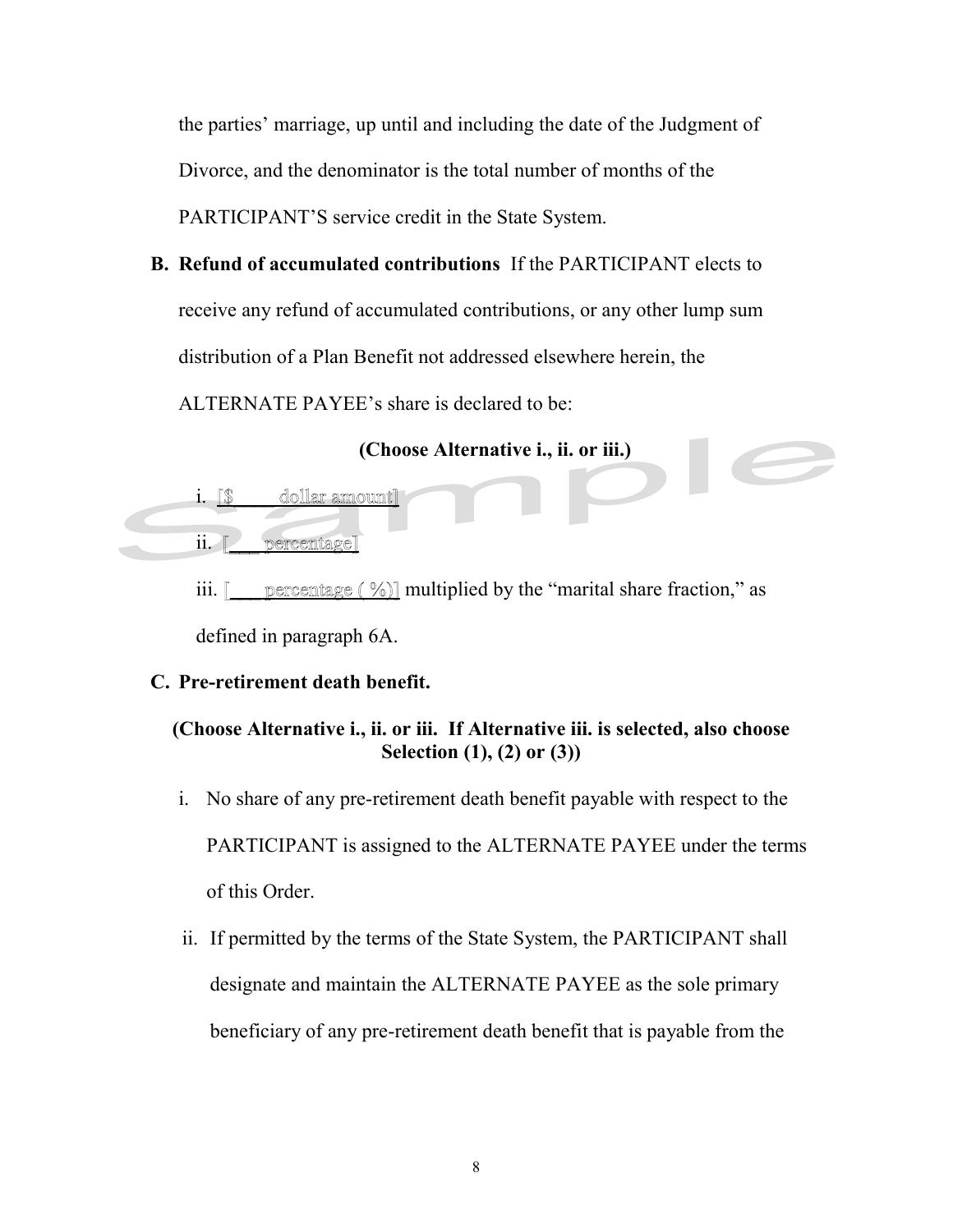State System to a designated beneficiary, for the ALTERNATE PAYEE'S lifetime.

iii. If a pre-retirement death benefit is payable to a designated beneficiary with respect to the PARTICIPANT, and if the ALTERNATE PAYEE survives the PARTICIPANT, the ALTERNATE PAYEE'S share of the pre-retirement death benefit is declared to be:

 **(If Alternative iii. is selected, also choose Selection (1), (2) or (3).)** 

- $(1)$   $\lceil \mathbb{S} \rceil$  dollar amount
- $(2)$  [ percentage]
- (3) [ percentage  $\ll 1$  multiplied by the "marital share fraction," as defined in paragraph 6A.

# **D. Post-retirement survivor benefit.**

# **(Choose Alternative i., ii., or iii., and make any Selections required under the chosen Alternative)**

i. At retirement, if and as permitted by the terms of the State System, the PARTICIPANT may (but is not required to) select an optional form of allowance providing for a post-retirement survivor benefit for a designated beneficiary, and may designate an individual other than the ALTERNATE PAYEE as the beneficiary of any post-retirement survivor benefit.The PARTICIPANT may select any optional form of allowance permitted under the terms of the State System that provides for a post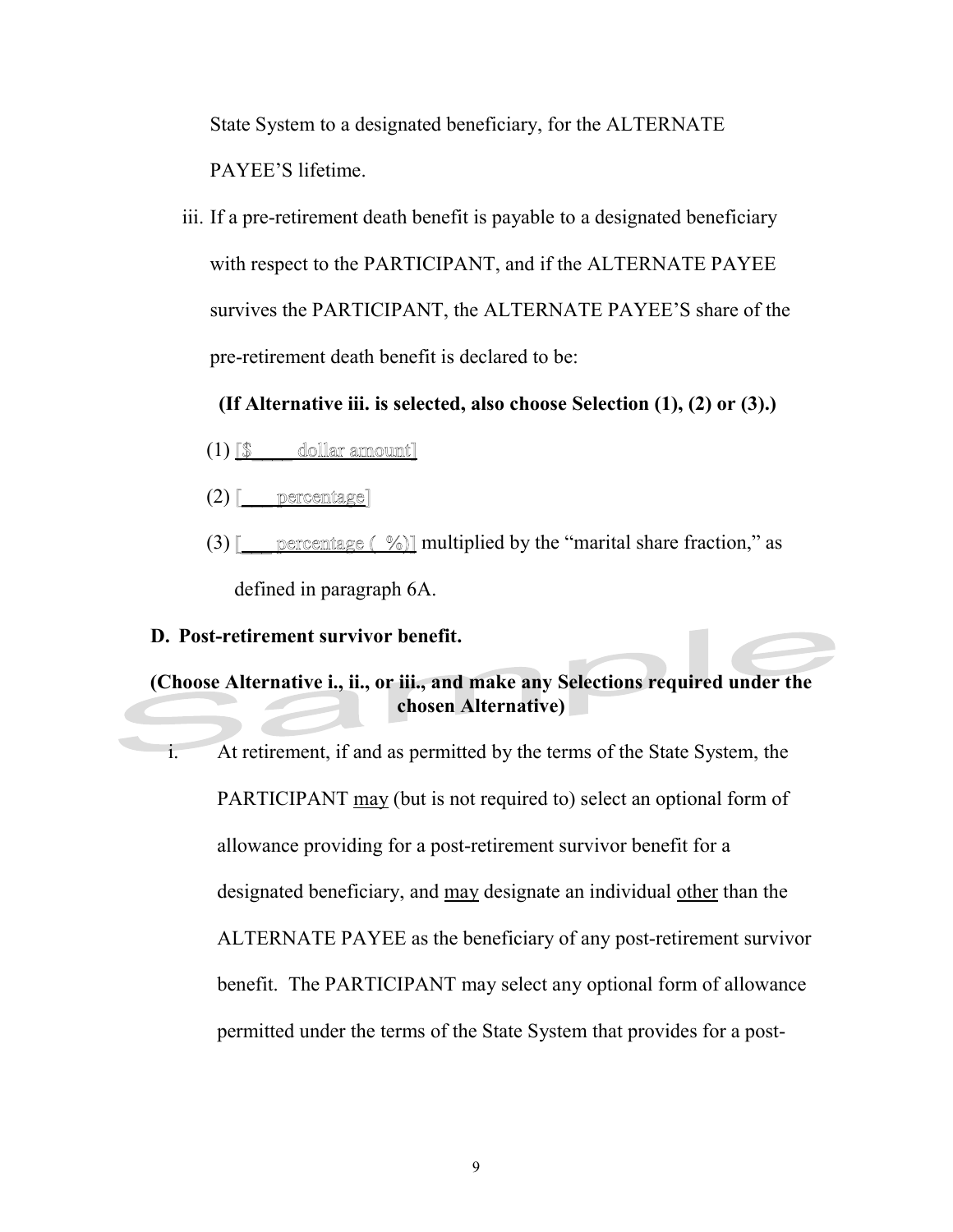retirement survivor benefit (either annuity or lump-sum benefit, if applicable.)

#### **(If Alternative i. is selected, choose Selection (1) or (2).)**

- (1) No share of any post-retirement survivor benefit is assigned to the ALTERNATE PAYEE under the terms of this Order.
- (2) If a post-retirement survivor benefit is payable to a designated beneficiary upon the death of the PARTICIPANT, and if the ALTERNATE PAYEE survives the PARTICIPANT, the ALTERNATE PAYEE'S share of the post-retirement survivor benefit payable with respect to the PARTICIPANT is declared to be:

**(If Selection i(2) is chosen, also choose Selection (a), (b) or (c).)** 

- (a)  $\lceil \mathbb{S} \rceil$  dollar amount]
- $(b)$  [ percentage]
- (c)  $\blacksquare$  percentage  $\blacksquare$  %)] multiplied by the "marital share fraction," as defined in paragraph 6A.
- ii. At retirement, if and as permitted by the terms of the State System, the PARTICIPANT shall select an optional form of allowance providing for a post-retirement survivor benefit for a designated beneficiary, and shall designate and maintain the ALTERNATE PAYEE as the sole primary beneficiary, for the ALTERNATE PAYEE'S lifetime.

**(If Alternative ii. is selected, choose Selection (1) or (2).)**  (1) The PARTICIPANT shall select Option Number [\_\_\_].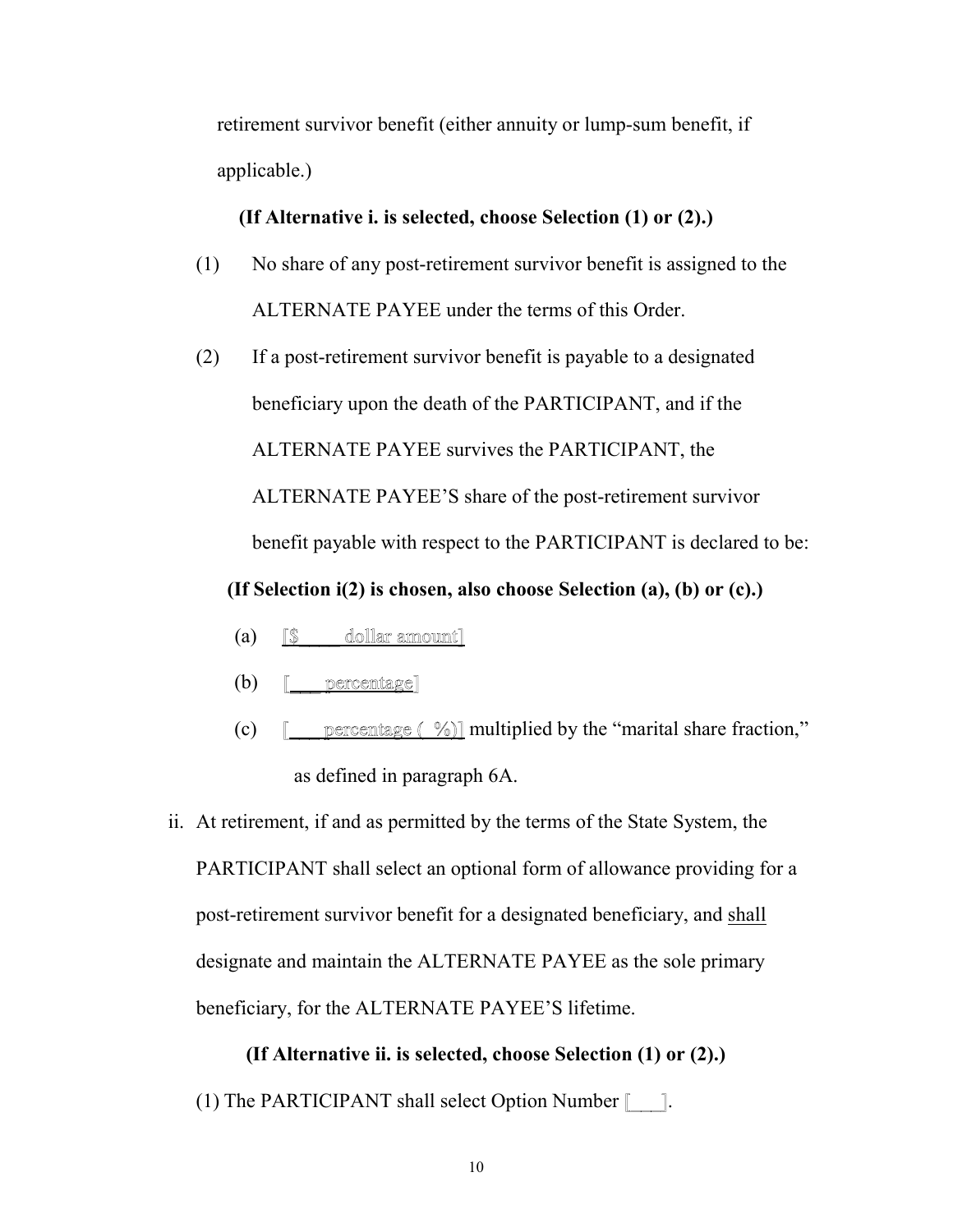- (2) The PARTICIPANT shall select any Optional form of allowance permitted under the terms of the State System that provides for a postretirement survivor benefit (either annuity or lump-sum benefit, if applicable.)
- iii. At retirement, the PARTICIPANT shall select the basic allowance and may not select an optional form of allowance that provides for a post-retirement survivor benefit.

**E. Method and timing of payment; restrictions.** MSRPS is hereby directed to make payments of the ALTERNATE PAYEE'S share directly to the ALTERNATE PAYEE, if, when, and as payments of PARTICIPANT'S Plan Benefit are made to PARTICIPANT, in any form selected by the PARTICIPANT that is permitted by the State System. The ALTERNATE PAYEE'S share may not exceed the amount of the PARTICIPANT'S plan benefit.

**F. Limitations.** This Order does not and cannot apply to any pre-retirement death benefit or post-retirement survivor benefit that is statutorily required to be paid to a PARTICIPANT'S surviving relative.

**G. Transfers.** If the PARTICIPANT transfers from the State System to any other retirement or pension system ("transferee system") that is administered by the AGENCY and that gives credit for service under the State System, then this Order shall apply to any benefits provided by such transferee system to the extent that such benefits are payable under the terms of the transferee system.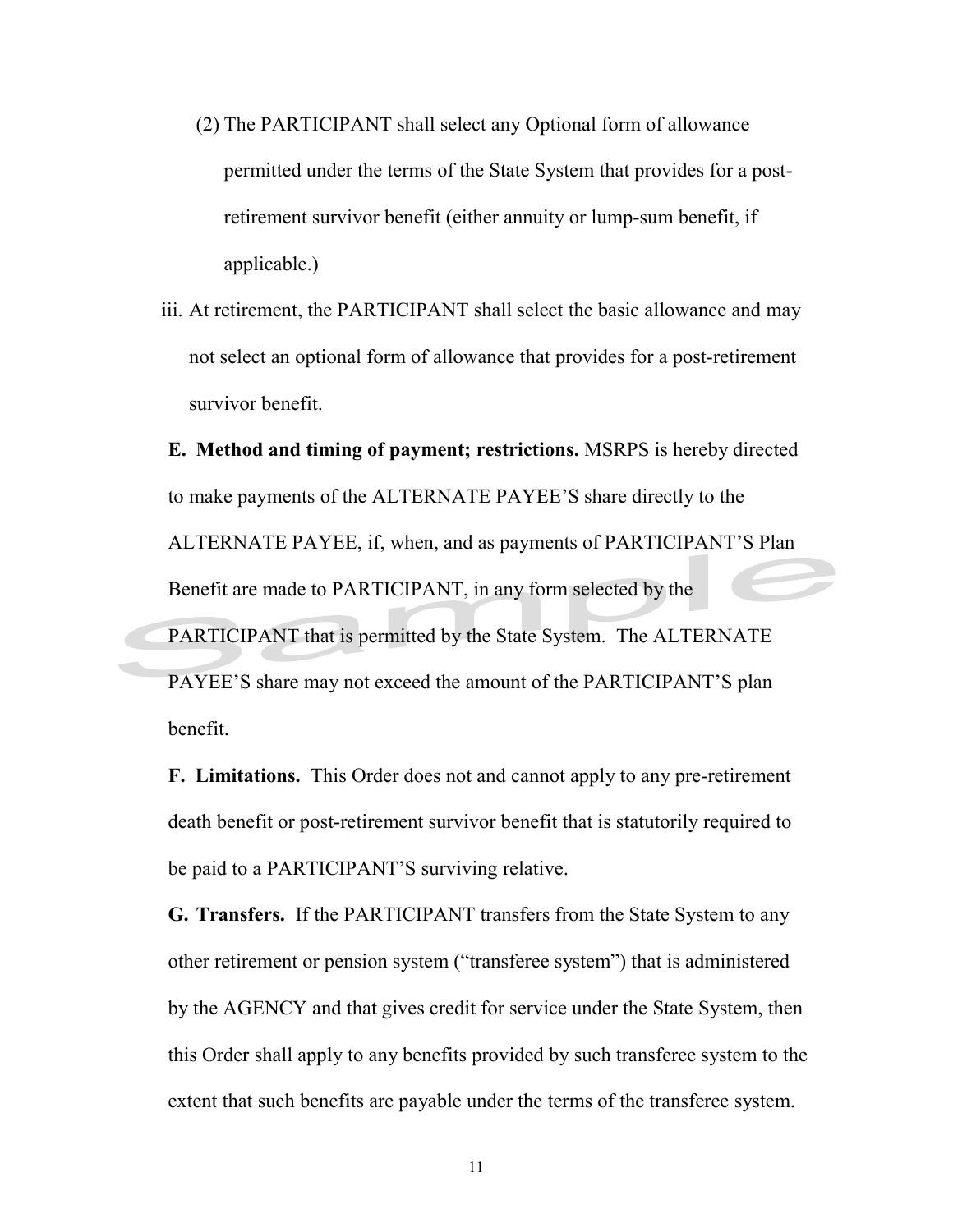The AGENCY is not liable to make further payments to the ALTERNATE PAYEE if the PARTICIPANT transfers to another retirement or pension system that is not administered by the AGENCY.

#### **H. Obligations of Alternate Payee – not obligations of MSRPS or**

**AGENCY.** It is the obligation of the ALTERNATE PAYEE to promptly:

- i. Provide the AGENCY a certified or true-test copy of this Order, and modifications or amendments hereto;
- ii. Provide the AGENCY the following information in written correspondence accompanying the submission of this Order:
	- (1) The social security numbers and dates of birth of the PARTICIPANT and the ALTERNATE PAYEE, and
	- (2) The current address and current telephone number of the

ALTERNATE PAYEE;

- iii. Submit documentation to the AGENCY to verify the ALTERNATE PAYEE'S date of birth;
- iv. When the ALTERNATE PAYEE becomes eligible to receive a monthly allowance, submit the required forms to commence receipt of the allowance by electronic fund transfer;
- v. Notify the AGENCY in writing of:
	- (1) The death of the PARTICIPANT; or
	- (2) Any change of the ALTERNATE PAYEE'S name, address or telephone number; and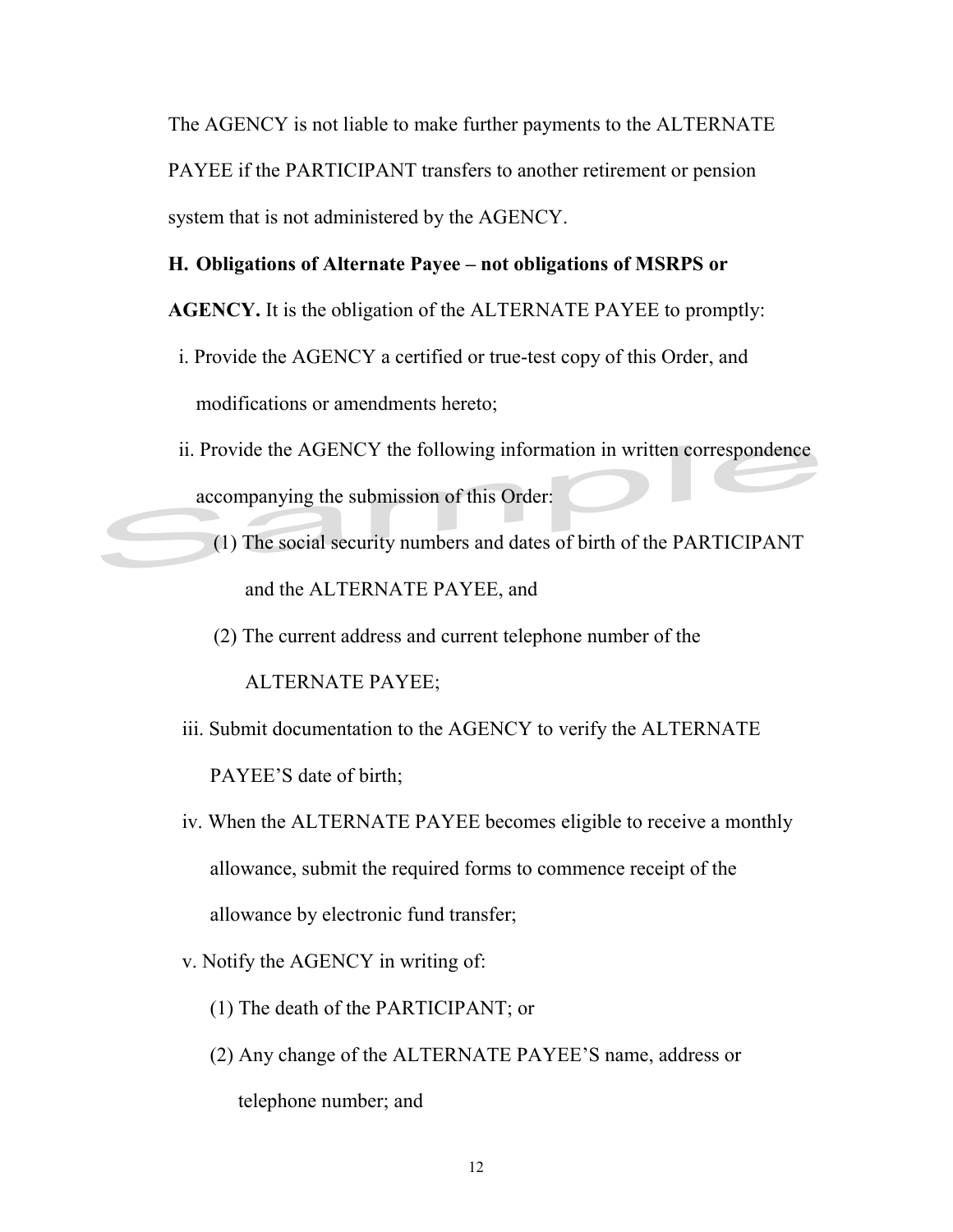vi. Comply with all reasonable requests from the AGENCY for information and documentation necessary for processing payment of all or any portion of a PARTICIPANT'S plan benefit to the ALTERNATE PAYEE.

# **I. Obligations of Participant – not obligations of MSRPS or AGENCY.** It is the obligation of the PARTICIPANT to promptly:

- i. Submit any applications or forms required by the AGENCY to effectuate any provision of this Order, including, but not limited to, any form required by the AGENCY to designate the ALTERNATE PAYEE as beneficiary.
- ii. Notify the AGENCY in writing of:
	- (1) The death of the ALTERNATE PAYEE; or
	- (2) Any change of the PARTICIPANT'S name, address or telephone number; and
- iii. Comply with all reasonable requests from the AGENCY for information and documentation necessary for processing payment of all or any portion of a PARTICIPANT'S plan benefit to the ALTERNATE PAYEE.

If the PARTICIPANT fails to comply with or takes any action in contravention of any provision of this Order, including, but not limited to, this Paragraph 6, the PARTICIPANT shall bear the sole and exclusive liability for such action, and not the MSRPS or the AGENCY.

**J. Tax consequences of payments.** All payments to the alternate payee shall be includable in the taxable income of and taxable to the alternate payee in accordance with the applicable provisions of the Internal Revenue Code,

13